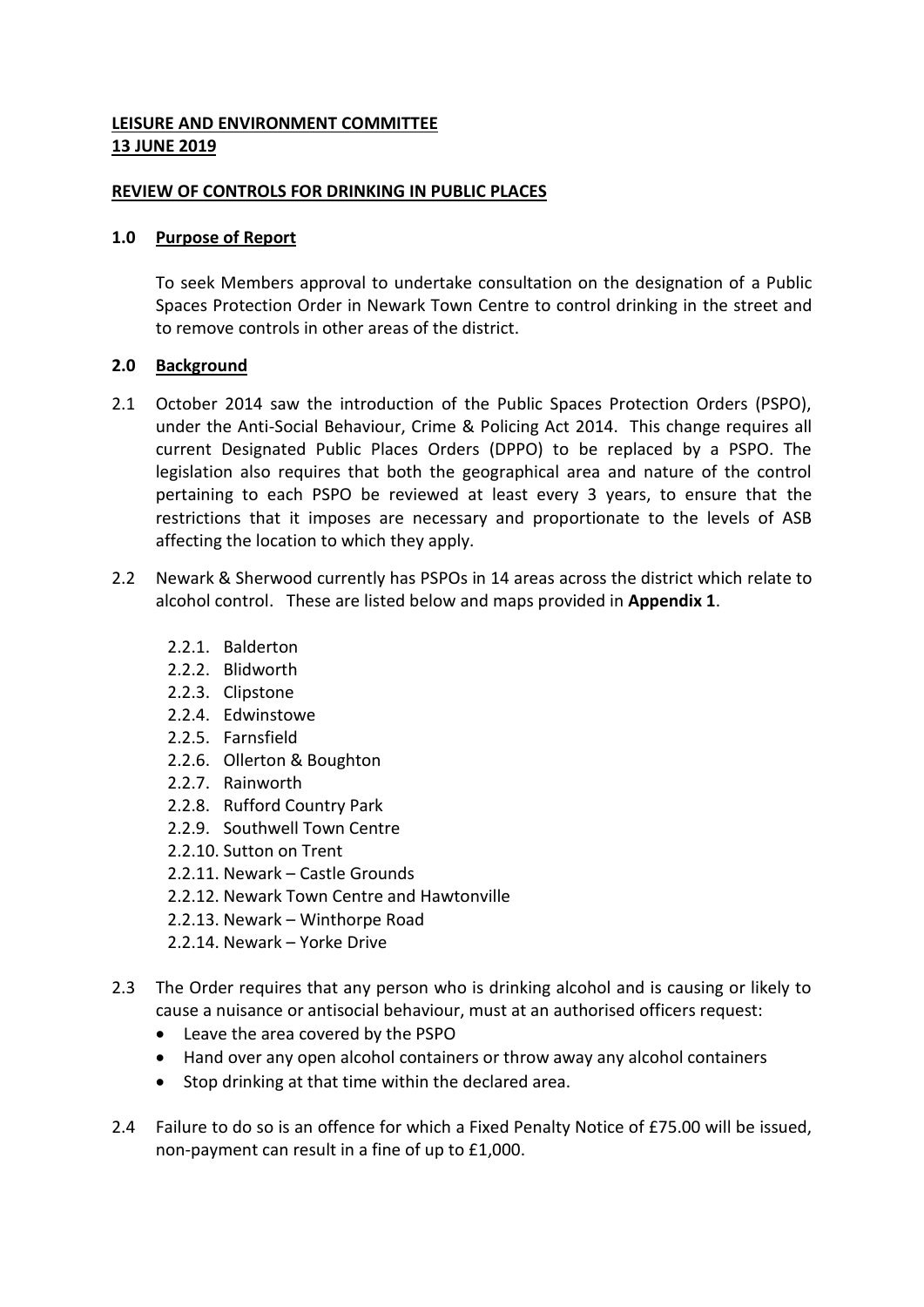2.5 The Antisocial Behaviour Crime and Policing Act 2014 also introduced an obligation of Local Authorities to review their PSPOs at least every 3 years. This review is necessary to comply with this requirement under the Act.

# **3.0 Introduction**

- 3.1 Following the report presented to committee in November 2018, to update the committee on the progress of the consultation exercise to review the adequacy of alcohol controls across NSDC provided under the existing scheme of PSPOs relating to the consumption of alcohol. To also present recent information concerning alcohol related ASB, collated as part of this initial consultation process and to inform this committee of the initial responses from Statutory Partners regarding the use of Public Space Protection Order for alcohol control in new and existing locations within the District.
- 3.2 The initial review, has been carried out in accordance with Government Guidance and has considered if the geographical area and specific controls enforced under the PSPO are still necessary and appropriate based on a review of the evidence of existing and likely ASB. PSPO's cannot be used as a pre-emptive control. As a result of this review committee may come to one of the following conclusions:
	- The location and type of alcohol related ASB remains the same and the terms of the PSPO should remain in force.
	- The location or nature of the ASB has changed and the terms of the PSPO should be revised to reflect this change.
	- ASB no longer exists and the PSPO should be revoked.
- 3.3 Evidence has been sought from Police and Crime Commissioner Crime statistics, Bassetlaw and Newark and Sherwood Community Safety Partnership's ASB Assessments and Performance Report, and a review of calls for service from the Public Protection Team. Detailed conversations have taken place with the District Commander of the Police, and their recommendations have been included in the proposals outlined below.
- 3.4 Consultation with Statutory Partners has also taken place. The views of the Community Safety Operational Delivery Group, Town Council, Parish Councils, Enforcement Teams, Pub Watch and Framework have also been considered.

# 4.0 **Consultation Responses.**

4.1 With regards to Newark the broad view of the Police, Community Safety Partnership and Town Council is that alcohol related ASB is not widespread across the district but there are some localised "Hot Spot" areas and these are predominantly in Newark Town Centre. Away from this location the majority of problems elsewhere in the District are not wide spread but rather associated with known individuals and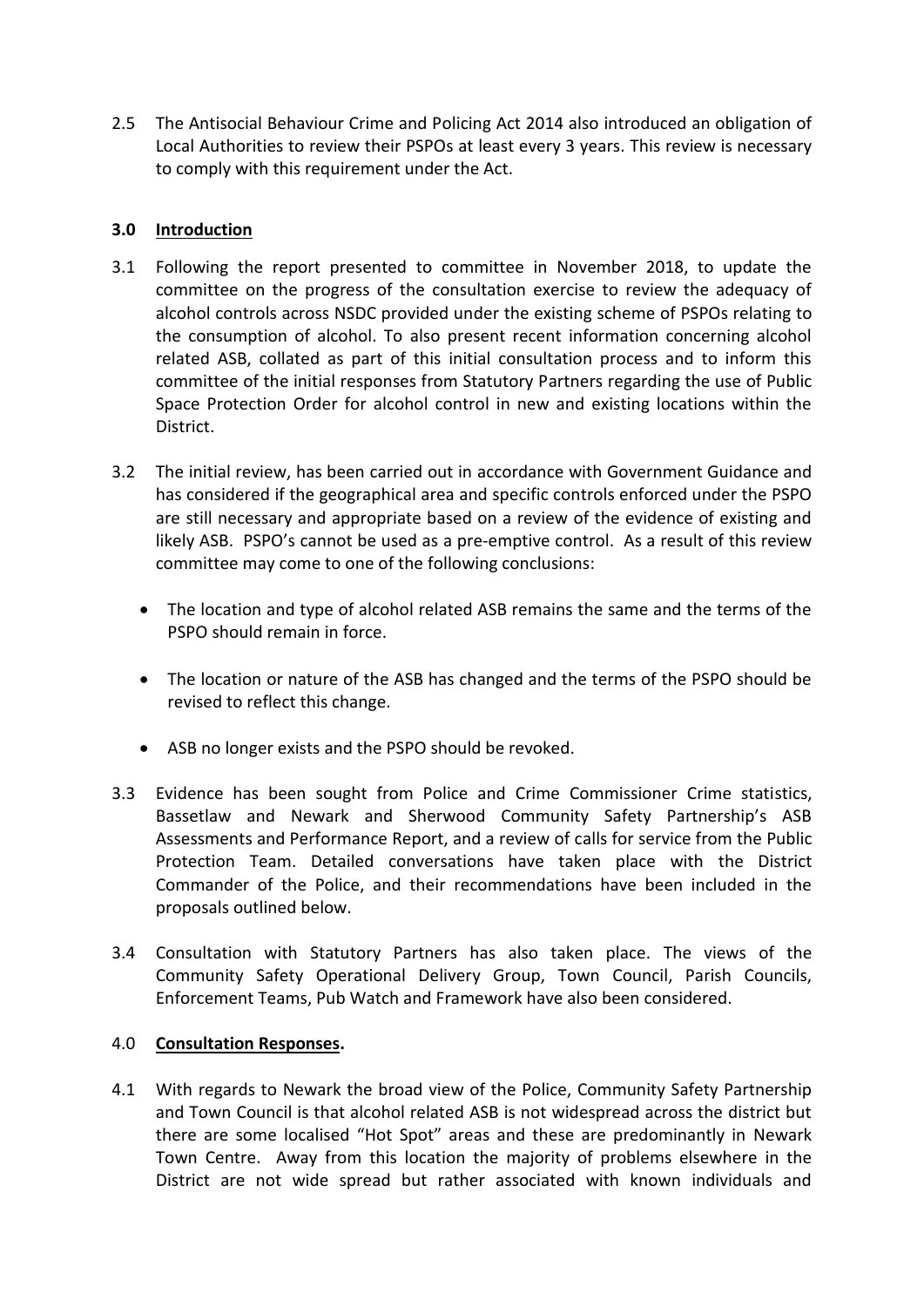intervention in these situations should be targeted at the individuals concerned rather than through the use of PSPO powers.

4.2 Consultation with the police and Newark Town Council confirmed that nuisance drinking in public places in Newark Town Centre is still a matter of concern. Views have been sought on the introduction of a Public Space Protection Order to cover an amended area. A full review of Alcohol related ASB in the existing PSPO area has been carried out and based on statistics and agency/professional's views, two revised options are proposed for Newark; Option 1 is a targeted geographical area covering the Town Centre, Castle Grounds and Riverside Park, or Option 2, which covers a wider geographical area, to include the Town Centre, Castle Grounds and Riverside Park, as per Option 1, but extends to include Sconce Park and along Farndon Road. Option 1 and Option 2 are identified in the areas outlined in red on the attached maps in **Appendix 2**.

Option 1 is the preferred option of the Officers and Town Council because it provides a targeted control in an area where alcohol related anti-social behaviour is of most concern. There is less evidence to support the need for a PSPO across the full area included in Option 2.

4.3 The Parish Council PSPOs were reviewed as part of the recent Parish and Town Council survey, where all 27 Parish councils were asked their views on the prevalence of different types of anti-social behaviour which they experience in their Parishes. Only 6 stated that alcohol related nuisance is a problem within their Parish. The table below summarises the responses relating to alcohol related nuisance and includes the views of parishes with existing controls previously covered by a PSPO relating to alcohol control.

| Parish with DPPO in place                              | <b>Parish Pack Questionnaire response</b> |
|--------------------------------------------------------|-------------------------------------------|
| <b>Balderton</b>                                       | yes                                       |
| <b>Blidworth</b>                                       | no                                        |
| Clipstone                                              | yes                                       |
| Edwinstowe                                             | no                                        |
| Farnsfield                                             | no                                        |
| Rainworth                                              | yes                                       |
| <b>Rufford Country Park</b>                            | no                                        |
| Sutton on Trent                                        | no                                        |
|                                                        |                                           |
| <b>Parish</b><br>with<br>existing<br>no<br><b>DPPO</b> |                                           |
| Bilsthorpe                                             | yes                                       |
| Thurgarton                                             | yes                                       |

Table 1 – summary responses from Parish Pack Questionnaires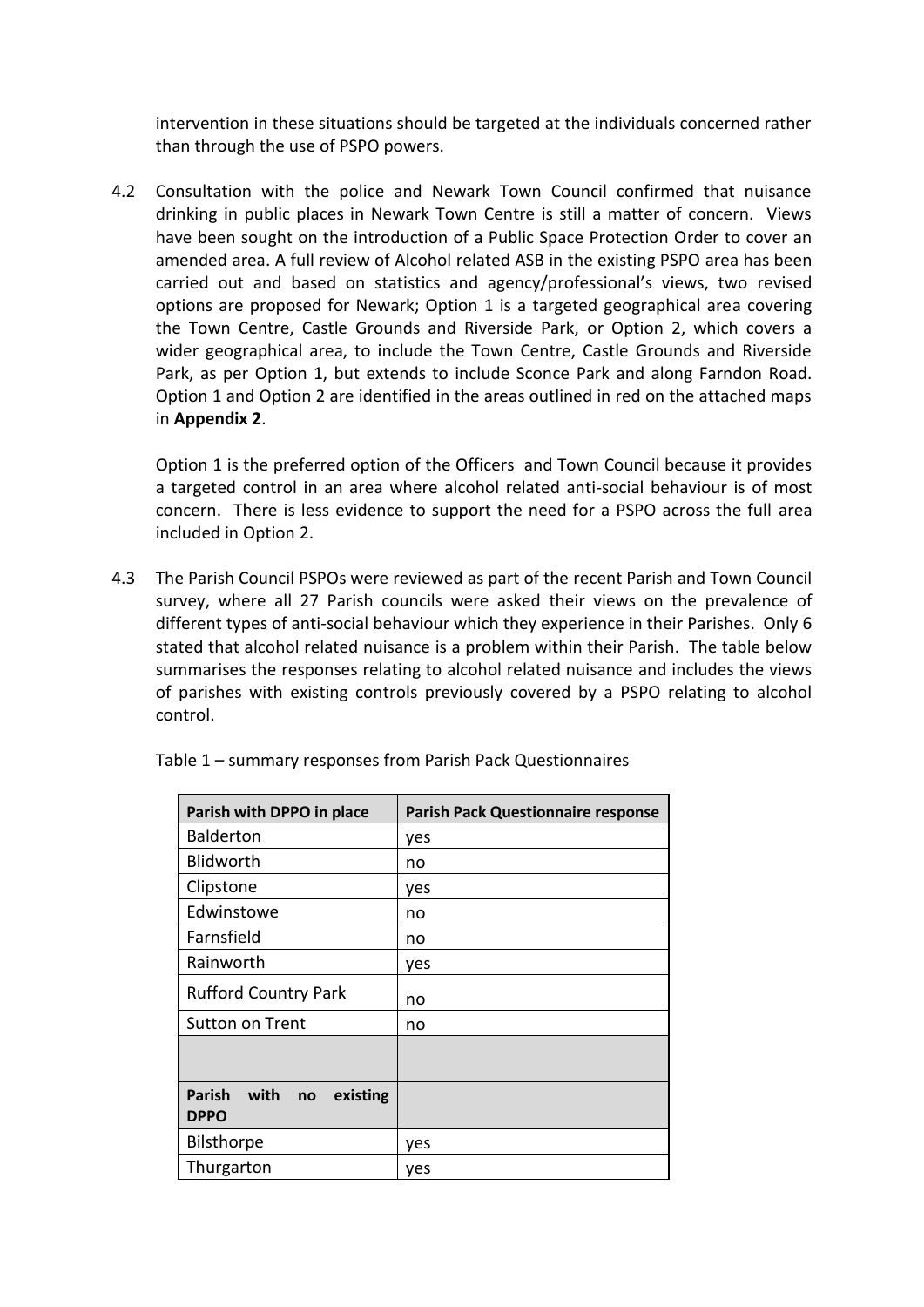| <b>Town Council response</b> |
|------------------------------|
| yes                          |
| yes                          |
| no                           |
| no                           |
| yes                          |
| yes                          |
|                              |

- 4.4 The Parishes were consulted by way of the Pack Questionnaires, with a specific question about concerns relating to alcohol related anti-social behaviour. Only 6 Parishes expressed concern, 4 of these previously had alcohol control measures under the DPPOs. The results of the questionnaires are shown in **Appendix 3**. This is a strong indication that alcohol related ASB no longer affects the existing PSPO areas in Blidworth, Edwinstowe, Farndon, Sutton on Trent and Rufford and these areas no longer require alcohol control measures to be introduced under a PSPO.
- 4.5 The concerns of Balderton, Clipstone, Rainworth, Bilsthorpe, Thurgarton Parish Councils and Southwell Town Council and Ollerton and Broughton Town Council regarding Alcohol related ASB have been noted.

# **5.0 Proposals**

- 5.1 As stated above the power to make a Public Place Protection Order rests with the local authority, in consultation with the Police and other relevant bodies who may be affected and following this the following changes to the existing PSPOs should be considered.
- 5.2 That Option 1 for the Public Space Protection Order covering Newark Town Centre is put forward for full public consultation.
- 5.3 That public consultation is carried out to revoke all the Public Space Protection Orders in the in the Parish areas of
	- Blidworth
	- **•** Edwinstowe
	- Farnsfield
	- **Sutton on Trent**

And in the location of

• Rufford Country Park.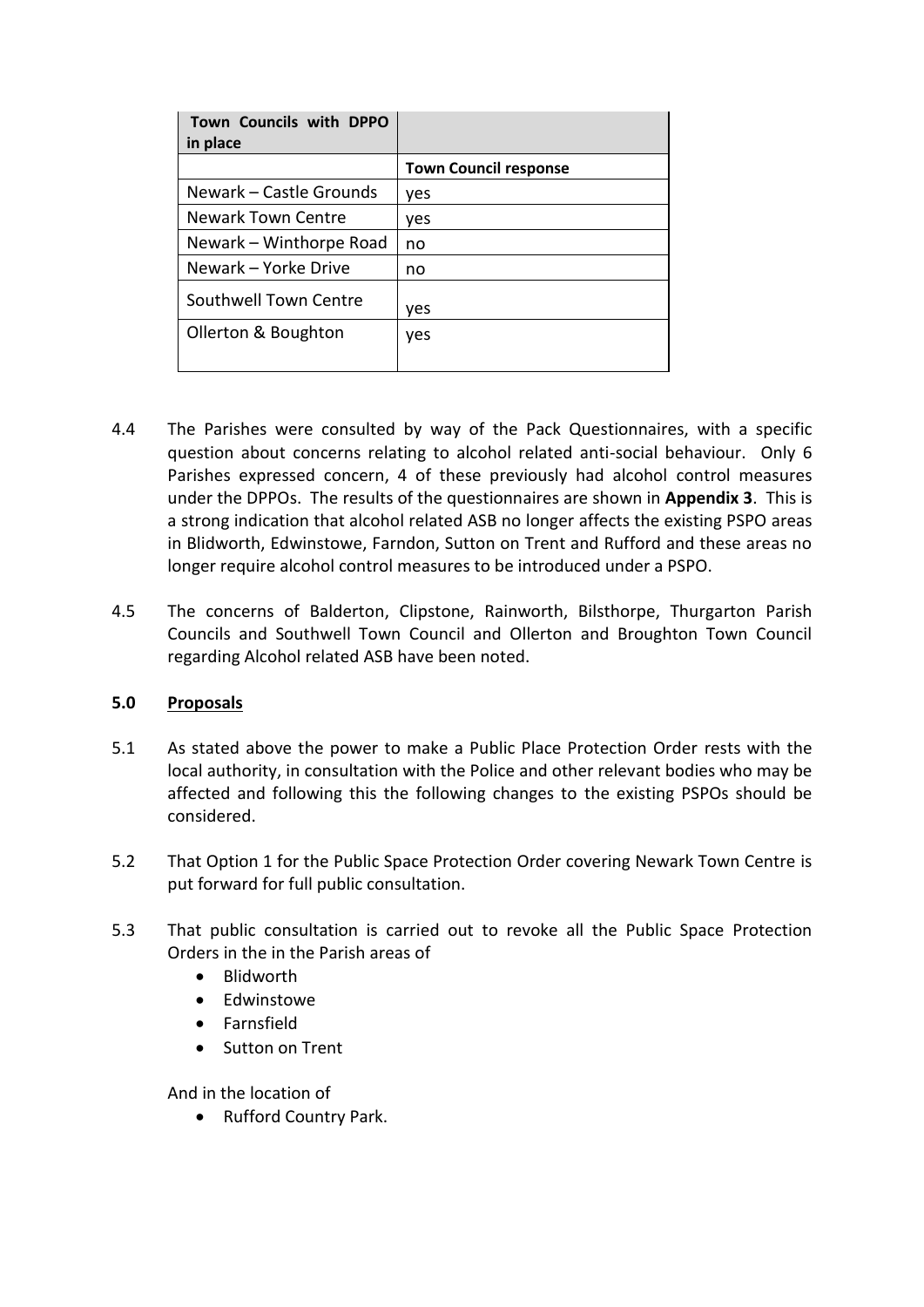- 5.3 It proposed to approach the Parish Councils that expressed concern in the previous informal consultation to explore options to develop new PSPO's in their area if it is evidenced to be a proportionate intervention considering the level of anti-social behaviour experienced. This would include full consultation with the public. This would include locations in:
	- Balderton
	- Clipstone
	- Rainworth
	- Southwell
	- Bilsthorpe
	- Thurgarton
	- Ollerton & Broughton
- 5.4 It is proposed the terms of the PSPO are as follows:

An authorised officer of the council or police may ask a person who:

Is consuming or appears to be consuming alcohol in an area covered by the PSPO And That person is causing or is likely to cause anti-social behaviour

To

Cease drinking the alcohol and dispose of the alcohol, Or surrender the alcohol to the officer. Or immediately leave the area covered by the PSPO.

- 5.5 It is proposed that the fixed penalty level for all Public Space Protection Orders is set at £100.00 reduced to £75.00 if made within 14 days. This aligns the penalty level with that of similar environmental and ASB offences.
- 5.6 It is important to note that all new or existing PSPOs will need to be supported by evidence that show that the controls are required and that the level of control and the geographical area in which it is proposed is appropriate and proportionate.
- 5.7 It is proposed that the Enforcement of PSPOs will be carried by Authorised officers of the council, supported in partnership by the police. The key role of the police will be to assist NSDC authorised officers in situations where the offender appears likely to be uncooperative, obstructive or cause a breach of the peace. The police may also choose to refer cases to the Council where they have sufficient evidence of a breach of PSPO.
- 5.8 Enforcement will be carried out in line with NSDC's enforcement protocol, policies and procedures relating to the issue of Fixed Penalty Notices.